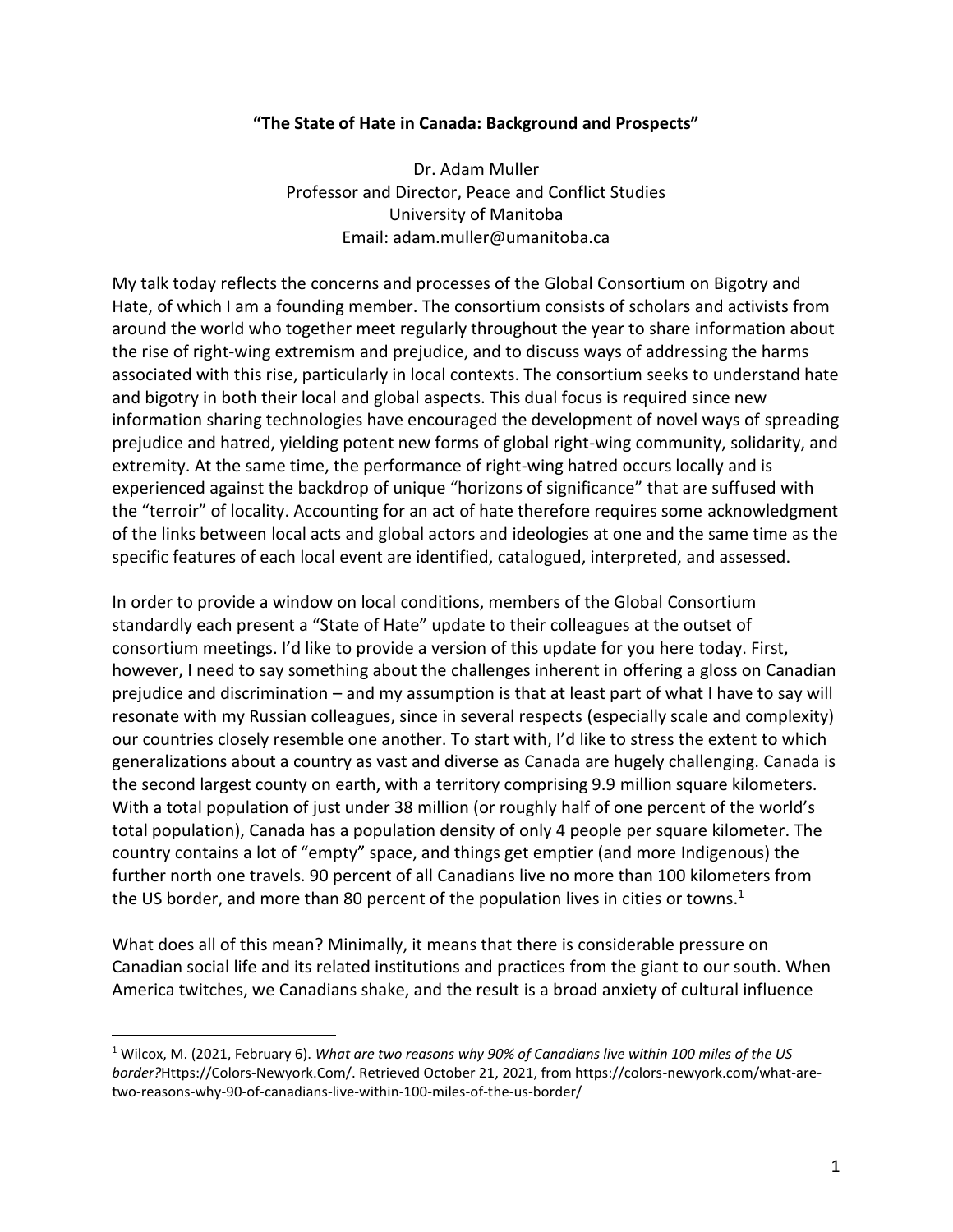inflecting nearly every part of Canadian life to the extent that it remains a key component of the nation's cultural identity. To understand Canadian culture then (including its cultures of hate and prejudice), one must reckon with it in its uneven and sometimes fraught relation to the USA. Additionally, the sheer size of the country is difficult to contend with in summary fashion since it produces a vast number of regional variations (a function of wildly differing geographies, topographies, climates, available natural and other resources, economies, and patterns of settlement from east to west, as well as from north to south).

We see this variation reflected in the most recent regional statistics on hate and prejudice, covering the period 2016-2019. These statistics testify to the relatively low rates of hate crimes in the Canadian Maritimes region (comprising the Atlantic Provinces of Newfoundland and Labrador, Prince Edward Island, Nova Scotia, and New Brunswick); the relatively high hate crime rates in Central Canada (Ontario and Quebec); and increasing rates of hate the further westward one looks, from the Midwest provinces of Manitoba and Saskatchewan through Alberta and then British Columbia on the Pacific coast.<sup>2</sup> In Canada's northern territories (Yukon, Northwest Territories, and Nunavut), hate crime also increased between 2016-2019 though in absolute terms these numbers remain very low. Still, the 13 incidents of discrimination and prejudice that were reported in 2019 across northern Canada represent a higher per capita experience of hate than that found in the rest of the country.

Interestingly, statistics show that while hate crime in Canada is still primarily visible in urban centres, the main places where these crimes are reported are not Canada's major cities but rather medium-sized urban centres such as Hamilton, Ottawa, Gatineau, Quebec City, and Peterborough. These five small cities all have populations well-below 1 million, and yet they are all are at the top of the list of hate crimes reported to the police. Canada's most hateful big city is Vancouver, $3$  which ironically has a national and international reputation as a prized place to live. And yet the most recent statistics show Vancouver has become the epicenter of anti-Asian hate not just in Canada, but in the whole of North America. Reasons for this dubious distinction include, but are not limited to, the continuing influx of East and South Asians (particularly citizens of China and India) into the city where they have been held responsible – not unparadoxically – for increasing crime rates and elevating property prices. As I say, though, we see anti-Asian racism on the rise generally in Canada, and indeed we can say the same for all hate crimes regardless of what motivates them and whom they are targeting.

That said, the highest number of hate crimes reported to police in recent years have been directed towards people of black African descent. Between 2016 and 2019, between 2-3 times as many anti-Black hate crimes were reported as were crimes directed at members of other

<sup>2</sup> Moreau, G. (2021, March 29). *Police-reported hate crime in Canada, 2019*. Canadian Centre for Justice and Community Safety Statistics. Retrieved October 21, 2021, from https://www150.statcan.gc.ca/n1/pub/85-002 x/2021001/article/00002-eng.htm

<sup>3</sup> *Looking at Hate Crime Statistics in Canada*. (2020, August 26). Statistics Canada. Retrieved October 21, 2021, from https://www.crrf-fcrr.ca/en/news-a-events/articles/item/27292-looking-at-hate-crime-statistics-in-canada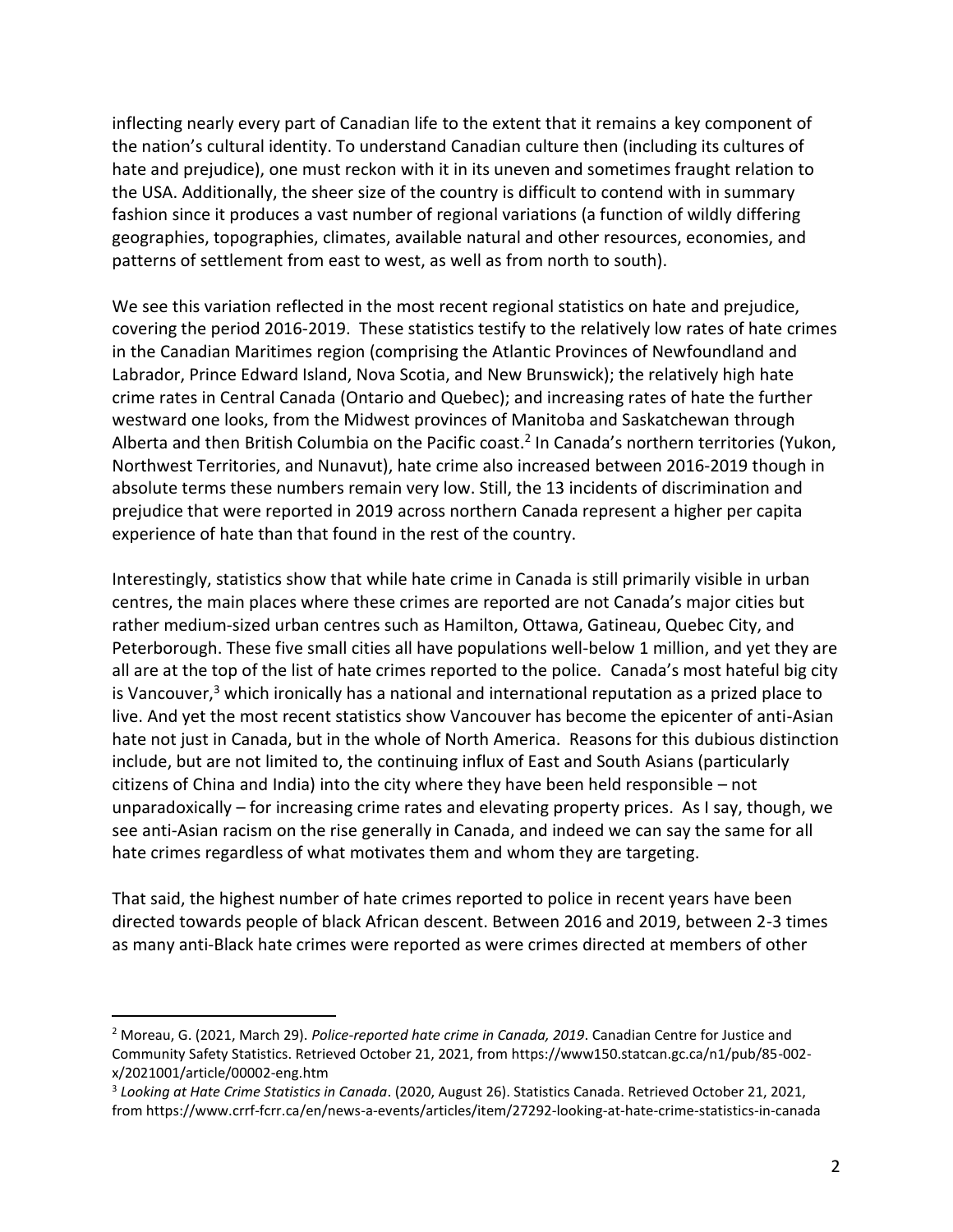racial or ethnic groups.<sup>4</sup> To be clear, most of the figures I am citing are from official sources, and there are several reasons why we should treat them cautiously – not the least of which is the tendency by members of some groups (e.g. Indigenous people) to think of the police not as allies but as perpetrators, and so not people to look to for support in a crisis. It is not unreasonable to expect the apparent statistical gap between, say, Indigenous and Black Canadians' reports of discriminatory treatment to narrow using alternative means of data collection and analysis. In terms of the official statistics, however, the three main bases for hate and prejudice continue to be race, religion, and sexual orientation (in that order), followed by language, disability, sex, and age.<sup>5</sup>

Having now provided a modest sketch of the general background conditions of prejudicial hate in Canada, I'd like briefly to zero-in on three events unfolding over 2021 that have each in its way(s) shifted the national conversation in moral and political responsibility for prejudice, as well as the work of repair. I am referring variously to: (1) antisemitic and Islamophobic hatred and violence on display during demonstrations held across Canada in 2021 over the most recent eruption of large-scale Israeli-Palestinian violence in Gaza and the Occupied Territories; (2) the murder of three generations of a Muslim family out for a walk together in London, Ontario, by twenty-year-old Nathaniel Veltman, who ran them down with his pickup truck on June  $6<sup>th</sup>$ ; and (3) the discovery in May, 2021, of the remains of 215 children, some as young as three years old, at an unmarked gravesite at the location of a former Indian Residential School in the province of British Columbia.

Time constraints preclude me from discussing any of these examples at length. For now, what I'd like to do is simply note the ways in which each of these events is in the process of changing that way Canadians understand and respond to hate-based violence, both at the governmental and community levels. To begin with antisemitism and Islamophobia, this past summer the Canadian government organized two national summits to address each of these concerns. The National Summit on Islamophobia took place in Ottawa on July 22, 2021, and included senior government officials as well as representatives from Islamic religious and cultural organizations located across the country. Using the opportunity provided by the summit to air longstanding grievances and demand acknowledgment of the harms done to Canadian Muslims by institutional and popular racism, attendees succeeded in obtaining a number of new commitments from the federal government. These included a commitment to engage with Muslim communities on the government's next Anti-Racism Action Plan, and to seek enhancements to a number of extant government anti-discrimination programs and policies including the Security Infrastructure Program (SIP), Anti-Racism Action Program (ARAP), and Community Support, Multiculturalism, and Anti-Racism Initiatives Program (CSMARI). The Trudeau government also undertook to build on lessons learned to improve digital literacy and tackle misinformation, renew its commitment to provide dedicated resources in support of the

<sup>4</sup> Moreau, G. (2021, March 29). *Police-reported hate crime in Canada, 2019*. Canadian Centre for Justice and Community Safety Statistics. Retrieved October 21, 2021, from https://www150.statcan.gc.ca/n1/pub/85-002 x/2021001/article/00002-eng.htm

<sup>&</sup>lt;sup>5</sup> Ibid.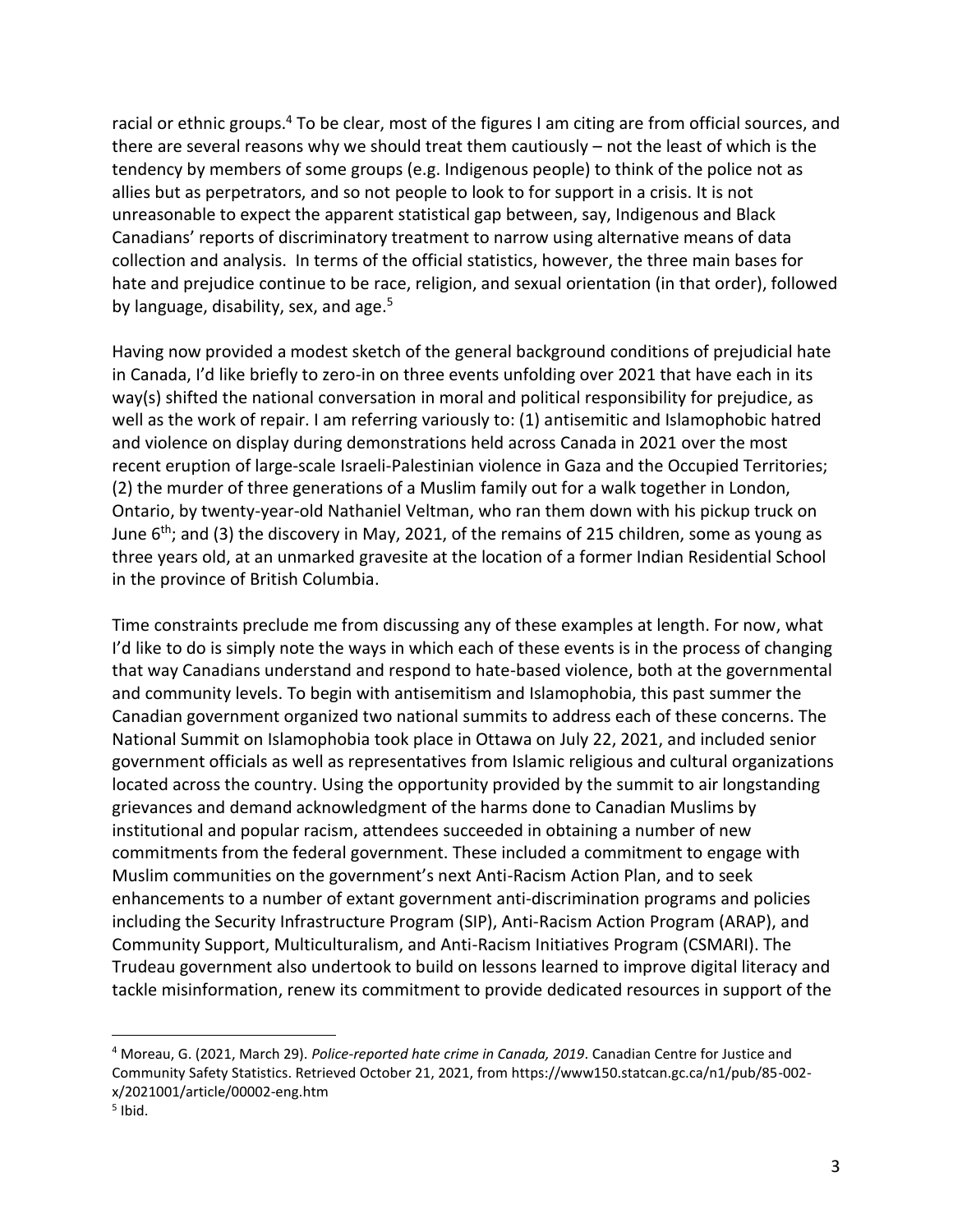work done *within* government to combat islamophobia, and to create a Taxpayers' Ombudsperson to conduct a systemic study to address the concerns of Muslim led charitable organizations. 6

At the National Summit on Antisemitism that took place the previous day, similar assurances were provided to Jewish religious, cultural, and civic leaders, along with confirmation of the government's commitment to provide more than \$6 million for 150 projects intended to support communities at risk of hate-motivated crime through the Communities at Risk: Security Infrastructure Program (SIP). Prime Minister Trudeau has also reaffirmed his government's support for the working definition of antisemitism developed by the International Holocaust Remembrance Alliance (IHRA), and in October, 2021 he spoke virtually at the Malmö International Forum on Holocaust Remembrance and Combatting Antisemitism, where he confirmed his support for the development of a national plan to combat antisemitism in partnership with Jewish groups from across the country. The need for such a plan has been advocated for some time owing to an increase in the number of antisemitic incidents being reported, with B'nai Brith documenting 2,610 such last year alone.<sup>7</sup>

Finally, the discovery in May of unmarked graves of Indigenous Canadian children at the site of a former Indian Residential School (IRS) in Kamloops, British Columbia sent shock-waves throughout the county. The force of this shock was experienced most acutely by non-Indigenous Canadians still struggling to reconcile themselves to the genocidal history of European settlement notwithstanding the work of the Truth and Reconciliation Commission of Canada (TRC). Indigenous people by and large already had some inkling of this situation because they'd attended more actively to the work of the TRC than non-indigenous Canadians, but also because knowledge of this kind of loss was preserved in many Indigenous communities and passed on from one generation to the next. Subsequent announcements of the discovery of unmarked graves at several other IRS sites – burials numbering in the hundreds in some locations – brought Canadians of all backgrounds together this past Canada Day (July 1) to mourn and vent outrage at the perpetration of IRS atrocities, as well as at the slow pace of national reconciliation and structural reform. Across the country statues representing historical figures linked to colonialism (e.g. Canada's first prime minister John A. MacDonald; Queen Victoria; etc.) were bespattered with red paint and/or toppled. Demonstrators dressed in the protest colours orange and red filled streets and occupied government buildings and other sites. Christian churches were vandalized, and three days later, by July 4, 2021, nearly two dozen had been burned. In response, the nation entered into a prolonged debate over how best to address the past in the present – one mirrored in places like the UK and USA where under the aegis of movements like Black Lives Matter historical memory is being similarly

<sup>6</sup> Canadian Heritage. (2021, July 22). *The Government of Canada Concludes National Summit on Islamophobia*. Canada.Ca. Retrieved October 21, 2021, from https://www.canada.ca/en/canadian-heritage/news/2021/07/thegovernment-of-canada-concludes-national-summit-on-islamophobia.html

<sup>7</sup> Levy, S. (2021, April 26). *Anti-Semitic acts jump 18.6% in 2020, says B'nai Brith report*. Torontosun. Retrieved October 21, 2021, from https://torontosun.com/news/national/anti-semitic-acts-jump-18-6-in-2020-says-bnaibrith-report